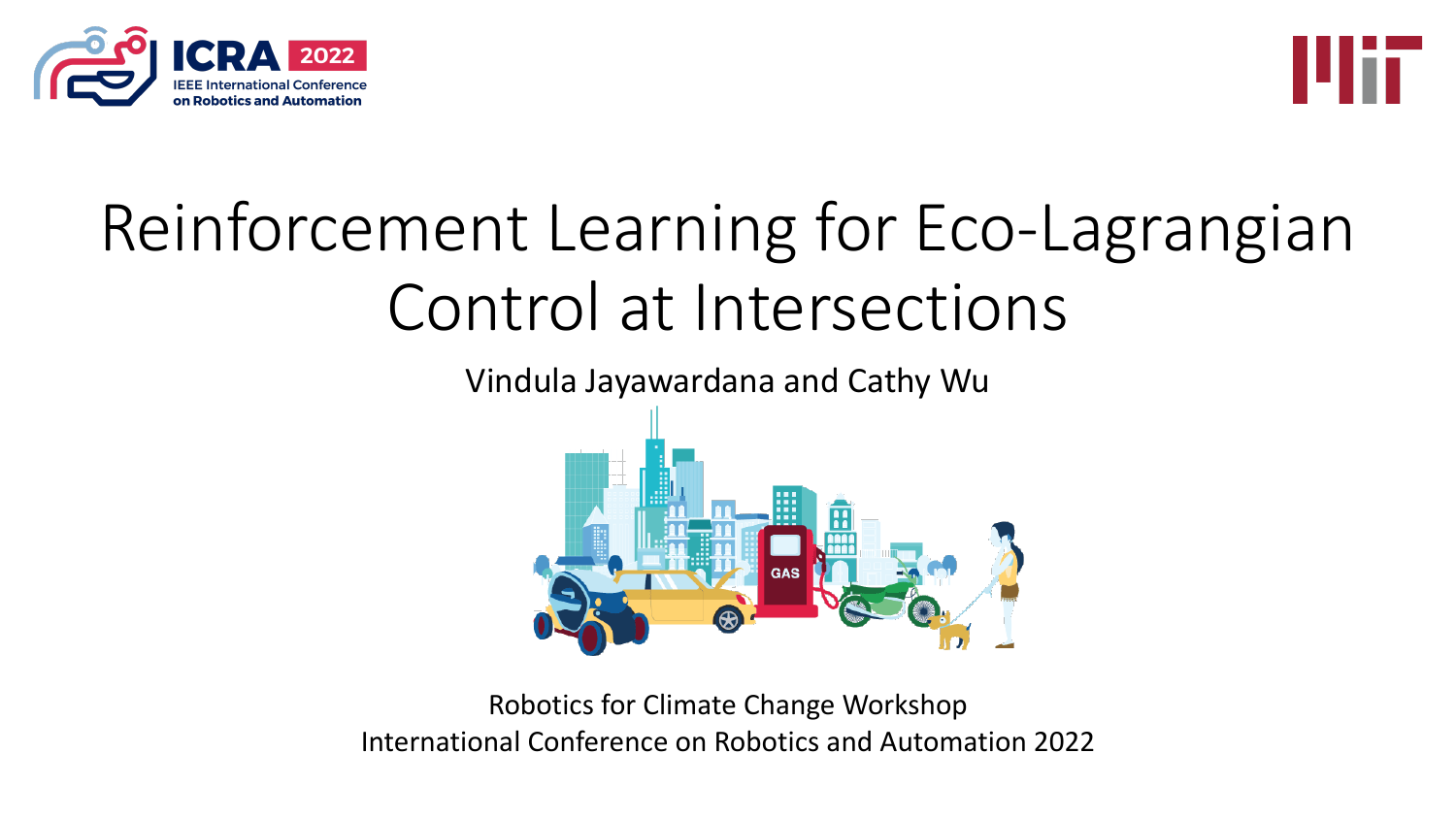### U.S. GHG Emission

Transportation sector in the US contributes **29%** to the green house gas emission (GHG) in which **77%** is due to land transportation.

Challenge: In arterial roads, traffic signals result in stop-and-go traffic waves producing acceleration, and idling events, increasing fuel consumption and emission levels.



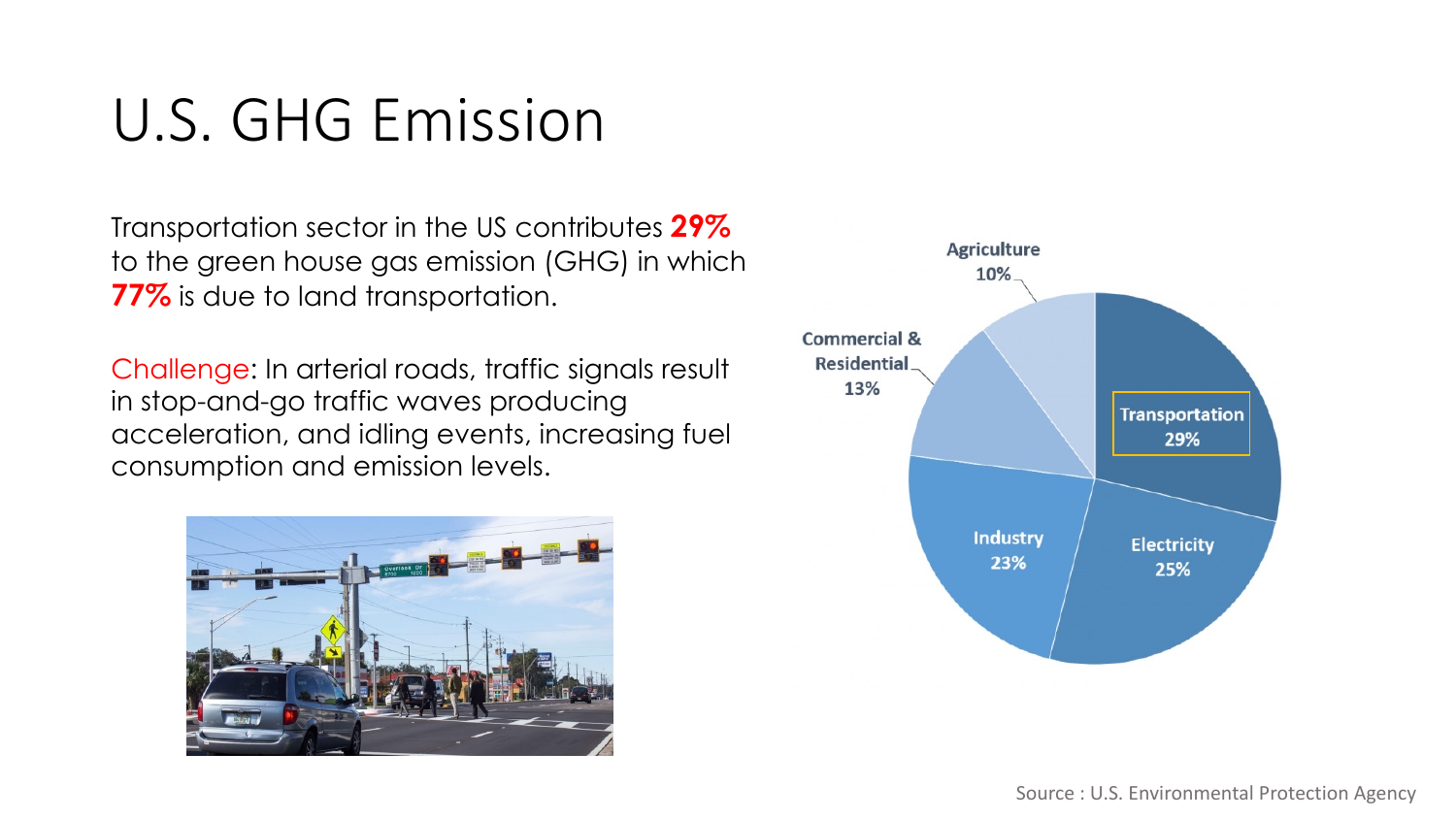#### Cities as Robots Sync..

Future cities are operation grounds for fleets of autonomous vehicles.

Motivation: Reduce GHG levels and fuel consumptions of vehicles when approaching and leaving a signalized intersection.

#### Objectives:

- Reduce fuel consumption
- Reduce  $CO<sub>2</sub>$  emission
- Reduce the impact on travel time

Approach: Model-free Reinforcement learning for multi-agent control.

- POMDP formulation
- Policy gradient methods



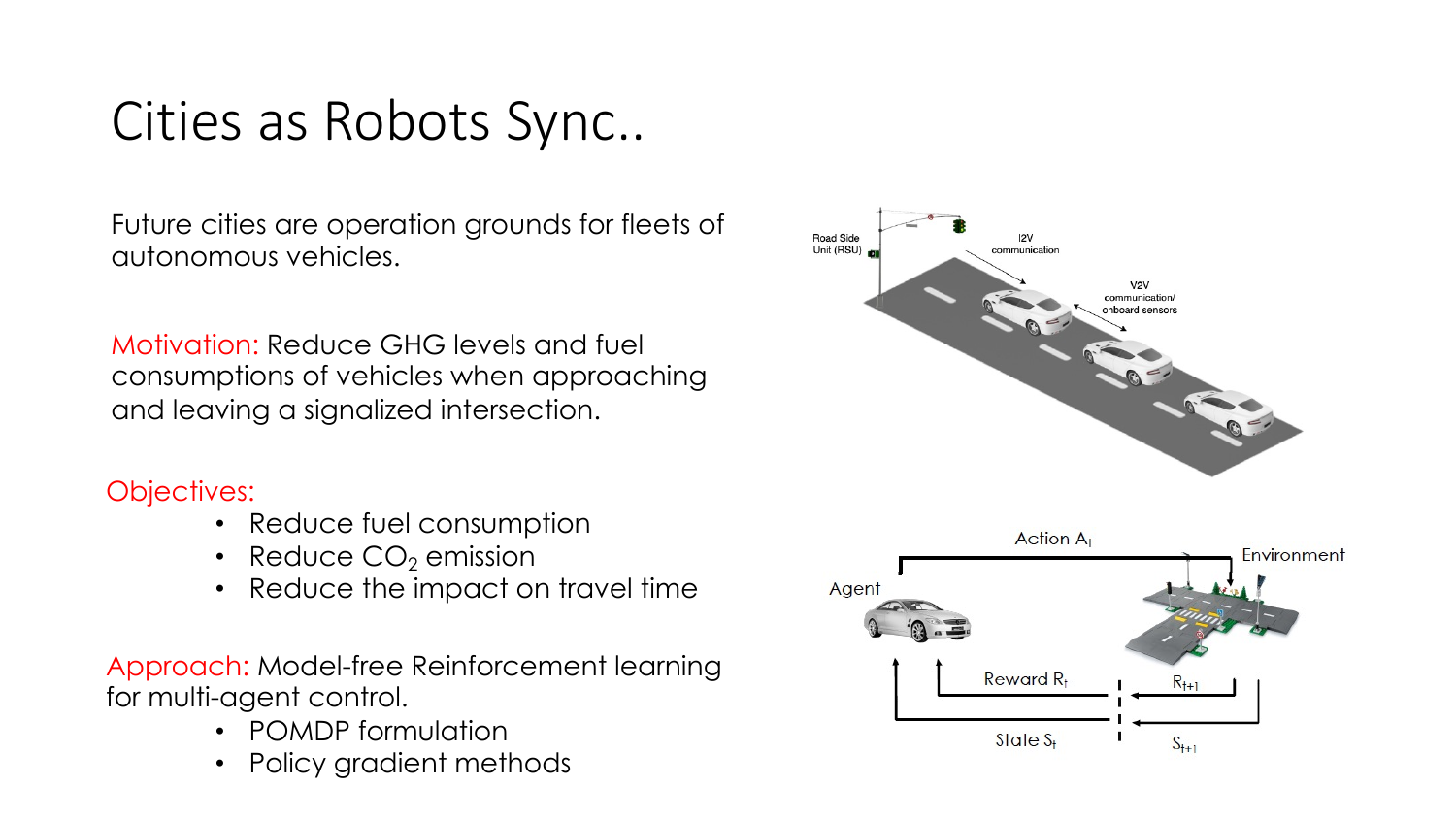## Cities as Robots Sync..

Note: In the P supported. Ple https://vindul